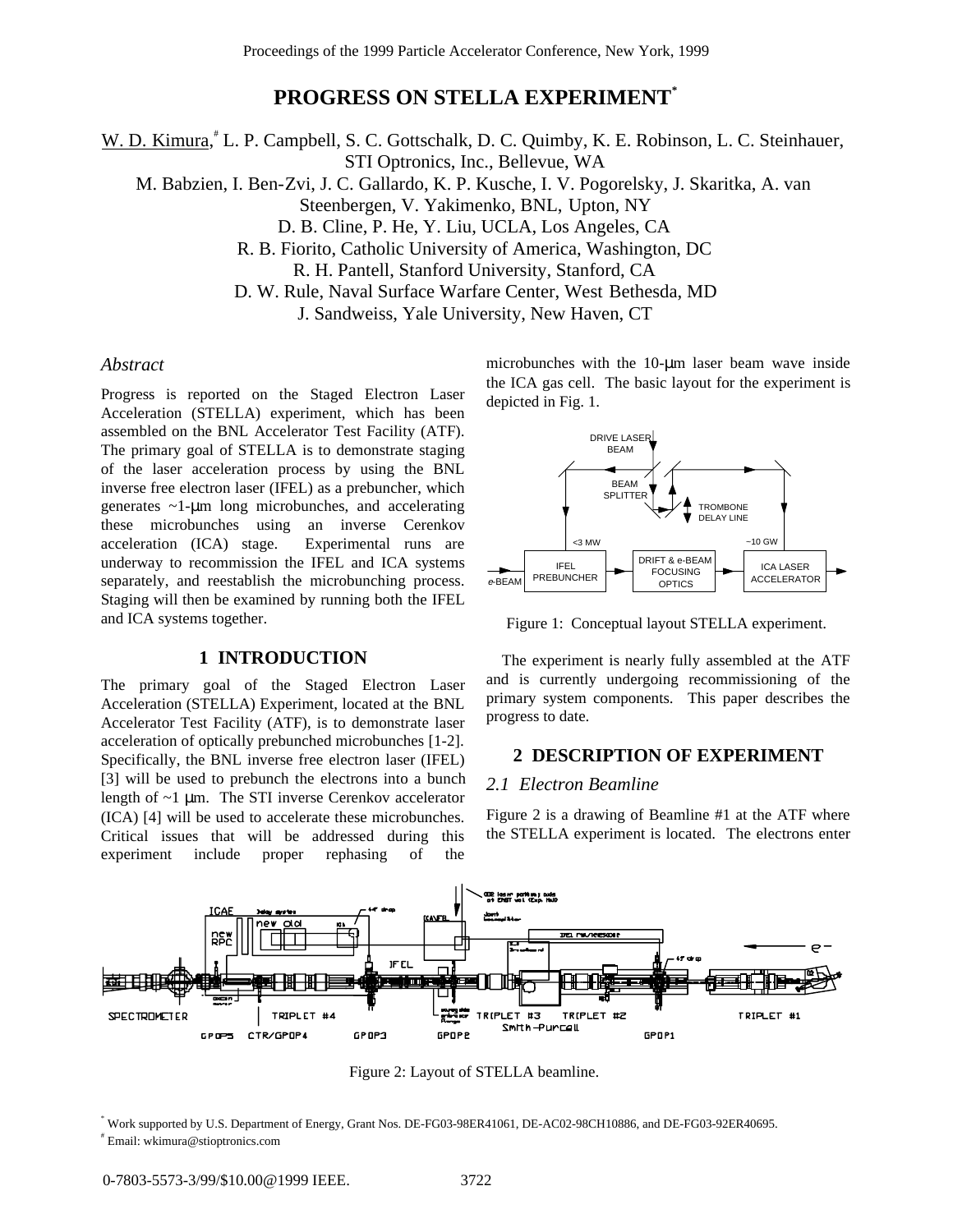from the right. There are three locations along the beamline where the *e*-beam must be focused to small sizes. The first is a turning mirror with a 3-mm dia. central hole located inside the beamline at GPOP1. This mirror is used to direct the ATF psec  $CO<sub>2</sub>$  laser beam [5] into the IFEL wiggler. The second constraint is the 60 cm long sapphire waveguide with an internal diameter of 2.8 mm, which is used to channel the laser radiation through the IFEL wiggler [3]. The third constraining location is within the ICA gas cell where the *e*-beam needs to be focused to  $<100 \mu m$  for optimum spatial overlap with the focused laser beam inside the ICA acceleration region. Triplets along the beamline are used to focus the *e*-beam through these various constraint points.

## *2.2 Prebuncher (IFEL)*

Details of the IFEL design are in Ref. 3. The wiggler parameter values for STELLA are listed in Table 1.

| Table 1: IFEL wiggler parameters for STELLA. |  |  |
|----------------------------------------------|--|--|
|                                              |  |  |

| <b>Parameter</b>   | <b>Design Value</b>          |  |
|--------------------|------------------------------|--|
| Wiggler length     | 47 cm                        |  |
| Wiggler period     | 3.3 cm (untapered)           |  |
| Wiggler gap        | $0.4 \text{ cm}$             |  |
| $K$ parameter      | 2.86 for 45 MeV $e$ -beam    |  |
| On axis peak field | $0.927$ T (based on K value) |  |

Unlike the previous IFEL demonstration discussed in Ref. 3, which used a tapered wiggler, the purpose of the IFEL for the STELLA experiment is not to impart large energy gains onto the beam. Rather only a modest amount of energy modulation  $(\pm 0.55\%)$  is necessary to cause optimum microbunching to occur at the ICA gas cell located 2 m downstream from the IFEL. This implies only relatively low laser power is needed to drive the IFEL. This is one of the reasons for choosing a uniform wiggler. The performance of an untapered wiggler is also more tolerant of variations in the *e*-beam and laser beam parameters.

### *2.3 Laser Accelerator (ICA)*

Reference 4 contains more explanation about the ICA system. The gas cell is designed to use a 20 mrad Cerenkov angle. Hydrogen gas is used as the phase matching medium at a pressure of  $\sim$ 2 atm. In order to minimize the effects of gas and window scattering, which can degrade the trapping process, the interaction length inside the cell is 6.5 cm. New, thinner 1-µm thick diamond windows for the *e*-beam will be used at the entrance and exit to the cell.

An important issue during the experiment is spatially overlapping the *e*-beam and laser beam inside the cell. When focused by the axicon [4] onto the *e*-beam, the laser beam focal diameter will be 200 µm FWHM. The central 100 µm of this 200-µm beam is relatively uniform in field. Hence, the *e*-beam, which will be focused to  $\langle 100 \mu m \rangle$ , needs to propagate through this central 100-µm width of the focused laser beam over the entire 6.5 cm interaction length.

A new type of beam position monitor (BPM), capable of detecting both the *e*-beam and laser beam with high resolution, will be used inside the gas cell in ensure the spatial overlap of the beams. This BPM consists of a 1 mm thick, 2.54-cm dia. silicon wafer coated with a thin layer of oxidized vanadium  $(VO<sub>x</sub>)$  [6] that can be inserted perpendicular to the *e*-beam and laser beam propagation. A small mirror held below the centerline of the silicon wafer permits the face of the  $VO<sub>x</sub>$ -coated side of the wafer to be viewed from above using a camera with a macro-zoom lens.

A photograph of the wafer/mirror system is given in Fig. 3. This BPM is designed to be remotely inserted onto the beam axis using electrical solenoids. Two of these BPMs will be used inside the gas cell near the beginning and end of the interaction region.

The VO<sub>x</sub>, when heated to a temperature of ~50 $^{\circ}$ C, changes its reflectivity when the CO<sub>2</sub> laser beam is focused onto it. The extremely fine grain size of the  $VO<sub>x</sub>$ permits features  $\langle 1 \rangle$  µm to be resolved. (In this system the resolution is limited to  $\sim$ 10  $\mu$ m by the camera/lens system.) A Nichrome wire in the shape of a single loop is pressed against the outer edge of the wafer by sandwiching the wafer and wire between two Teflon rings (see Fig. 3). This wire is used to heat the wafer. Another attractive feature of this BPM is that the image on the VO<sub>x</sub> remains after exposure to the laser light as long as the wafer is kept heated. This image can be erased by allowing the wafer to cool.



Figure 3: Photograph of oxidized vanadium BPM.